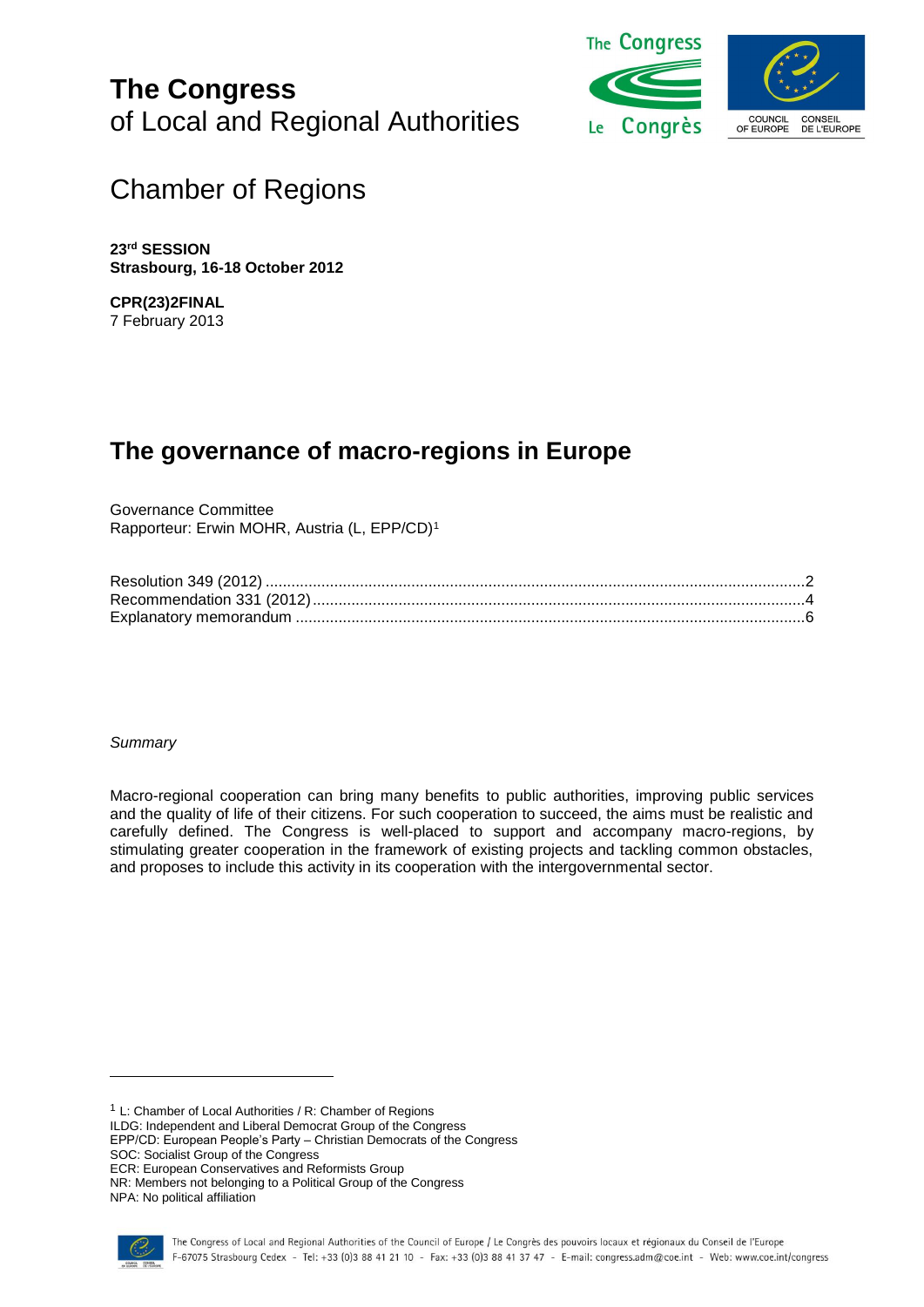## **The governance of macro-regions in Europe**

## <span id="page-1-0"></span>**RESOLUTION 349 (2012)<sup>2</sup>**

1. A macro-region is a grouping of sub-national entities (local and regional authorities) – a territory covering a number of different countries or regions, which share one or more common features or challenges – which come together to co-operate on common issues.

2. The Congress of Local and Regional Authorities of the Council of Europe has consistently sought to promote and develop transfrontier and inter-territorial co-operation of this nature, aware that the benefits for local and regional authorities, which are many, are all the more important in times of economic downturn. Mindful of the need to prioritise sectoral co-operation in areas where practical cooperation is easily identifiable, such as transport, environment management, health, waste disposal, public utilities or energy, the Congress also recognises the need to be practical, to have clear and realistic targets and to avoid over-ambitious programmes.

3. The entry into force of the European Outline Convention on Transfrontier Co-operation between Territorial Communities or Authorities (Madrid Convention, ETS No. 106) and of its Additional Protocol (ETS No. 159) and its Protocol No. 2 (ETS No. 169) was a milestone in developing such co-operation. Many macro-regions have now been established, some of them with the help of the Congress, and several more are in the planning.

4. The Congress has a role to support and accompany them, to debate the issues and analyse the problems with a view to identifying practical solutions. Existing co-operation projects need to be evaluated to avoid the recurrence of common errors. If the momentum is to be maintained, the entry into force of Protocol No. 3 to the European Outline Convention on Transfrontier Co-operation between Territorial Communities or Authorities concerning Euroregional Co-operation Groupings (ECGs) (CETS No. 206), which addresses many of the issues raised by the implementation of the Madrid Convention, should be a priority for the local and regional democracy agenda of the Council of Europe.

5. The Congress is convinced that it can and should increase its efforts in this respect, using its forum to bring potential collaborators together, working more with its partners such as the Assembly of European Regions (AER), the Association of European Border Regions (AEBR), the Council of European Municipalities and Regions (CEMR) and the Committee of the Regions of the European Union (EU), as well as with specialised institutes and agencies, in the fields of training personnel, awareness raising and providing expertise.

6. The Congress therefore refers to:

*a.* the Madrid Convention and its protocols;

*b.* Recommendation Rec(2005)2 of the Committee of Ministers on good practices in and reducing obstacles to transfrontier and interterritorial co-operation between territorial communities or authorities;

*c.* the Chaves report, presented at the 17th Council of Europe Conference of Ministers responsible for Local and Regional Government in November 2011, promoting multilevel co-operation to overcome obstacles in matters of cross-border co-operation.

<sup>&</sup>lt;sup>2</sup> Debated and approved by the Chamber of Regions on 17 October 2012 and adopted by the Congress on 18 October 2012; 3<sup>rd</sup> sitting, rapporteur E. Mohr (Austria, L, EPP/CD).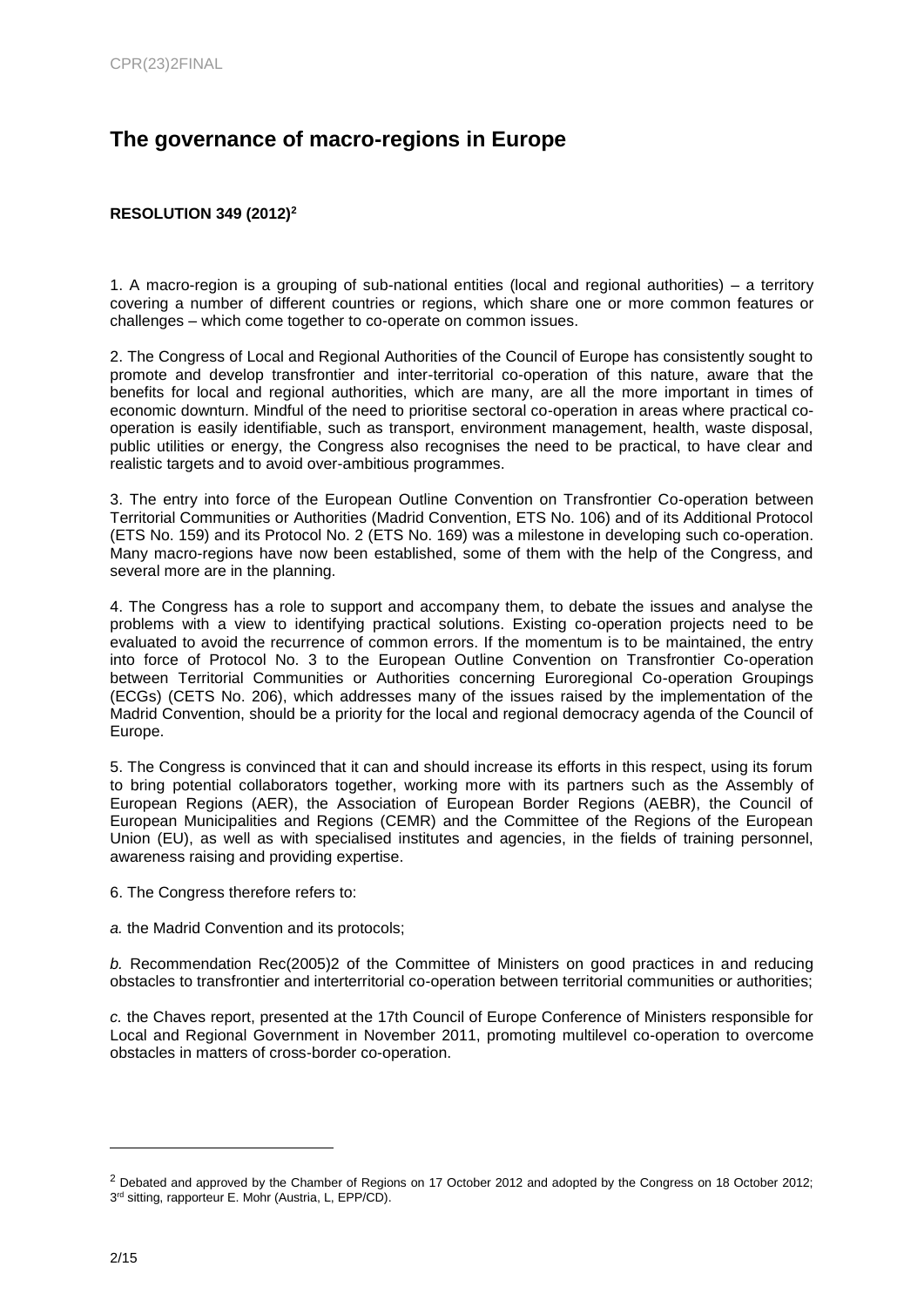7. The Congress calls on local and regional authorities in Council of Europe member States to:

*a.* make macro-regional co-operation a transversal issue wherever it can provide an added value;

*b.* encourage the inclusion of elected local and regional stakeholders and civil society in the development and management of any macro-regional project at the political level;

*c.* make goal-oriented projects close to the citizens a priority of macro-regional co-operation, in order to facilitate a life in Europe where borders are no barriers for life, work and travel.

8. It calls on national associations of local and regional authorities to:

*a.* lobby their governments, if they have not yet done so, to sign and ratify the Madrid Convention and its protocols;

*b.* encourage and support the formation and development of macro-regions around themes that are beneficial for democracy.

9. It resolves to:

*a.* keep inter-regional and transfrontier co-operation, including macro-regional, as priority activities and include them in its co-operation with the intergovernmental sector;

*b*. collect best practice with regard to macro-regional co-operation;

*c*. use its experience and know-how to support macro-regional groupings which are already operational through regular debates and seminars to enable exchange of experience and analysis of the challenges and obstacles that they encounter;

*d*. co-operate with its partners (AER, AEBR, CEMR and the EU Committee of the Regions) in seeking to overcome obstacles to macro-regional co-operation;

*e.* co-operate with specialised institutes and agencies in training personnel, awareness raising and providing expertise for new projects.

10. The Congress asks its Governance Committee to periodically review the progress of European inter-regional, transfrontier and macro-regional projects with a view to identifying strategies for achieving concrete and sustainable results.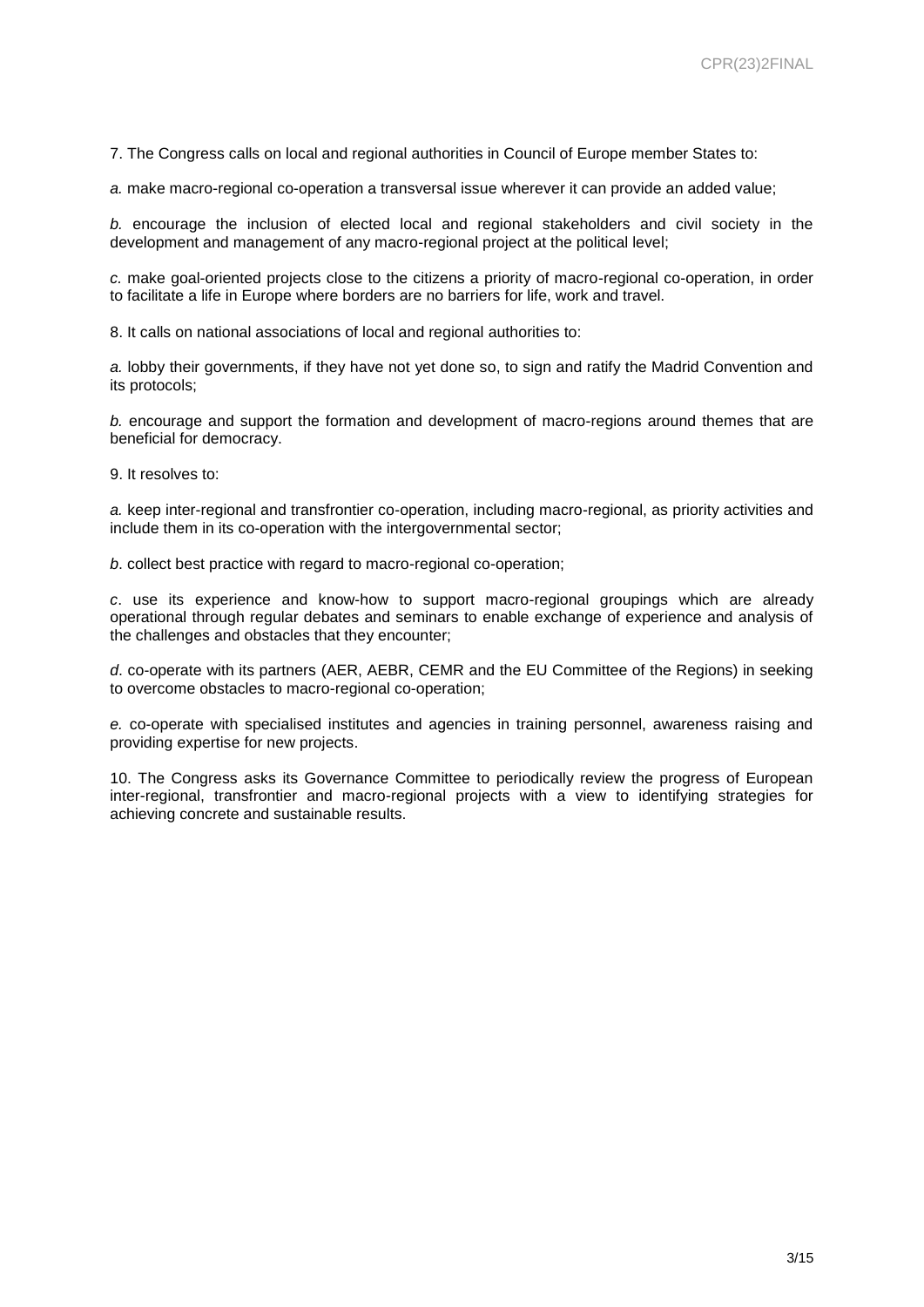## **The governance of macro-regions in Europe**

## <span id="page-3-0"></span>**RECOMMENDATION 331 (2012)<sup>3</sup>**

1. A macro-region is a grouping of sub-national entities (local and regional authorities) – a territory covering a number of different countries or regions associated with one or more common features or challenges – which come together to co-operate on common issues. The Congress of Local and Regional Authorities of the Council of Europe believes that such co-operation can provide added value in terms of social and territorial cohesion and democratic stability.

2. The potential benefits are many. Economies of scale make it easier for public authorities to carry out their tasks effectively, improve public services and thereby improve the quality of the lives of citizens. Macro-regions can raise the level of social and economic development, creating more opportunities for citizens in terms of employment and culture, improving creativity and productivity, as well as improving neighbourly relations and understanding between peoples. They can also be very useful in tackling common challenges, such as the protection of the environment.

3. Recognition of the benefits of regions co-operating together and the resulting removal of barriers has long been a core element of the European project. A key provision of both the European Charter of Local Self-Government (ETS No. 122) and the Reference Framework for Regional Democracy is the right of territorial authorities to associate and to co-operate with other such authorities in other countries in matters within their competences and within the framework of the law.

4. The European Union (EU) is an increasingly important player in such co-operation. The progressive enlargement of the EU and the European Neighbourhood Policy have increased the number of Council of Europe member States which may benefit from EU structural funds, while at the same time highlighting the need to improve territorial cohesion between EU and non-EU member States within the wider European area.

5. Experience shows that many obstacles need to be overcome before the political intentions and commitment to improve macro-regional co-operation can be translated into concrete results. Projects need to be realistic in scope, result-oriented and practical, respecting the realities on the ground. By focusing on sector-specific co-operation, with moderate goals, co-operation can more easily proceed and avoid stalemates resulting from tensions between governments at national level.

6. Many obstacles to such co-operation are of a legal nature and stem from issues that are addressed in the European Outline Convention on Transfrontier Co-operation between Territorial Communities or Authorities (Madrid Convention, ETS No. 106) and its Protocol No. 3 concerning Euroregional Cooperation Groupings (ECGs) (CETS No. 206). The entry into force of this protocol in the near future should therefore be a priority for the local and regional democracy agenda of the Council of Europe.

7. The Congress therefore reaffirms the importance of the Madrid Convention and its protocols, and refers also to:

a. Article 10 of the European Charter of Local Self-Government on local authorities' right to associate;

<sup>3</sup> Debated and approved by the Chamber of Regions on 17 October 2012 and adopted by the Congress on 18 October 2012; 3<sup>rd</sup> sitting, rapporteur E. Mohr (Austria, L, EPP/CD).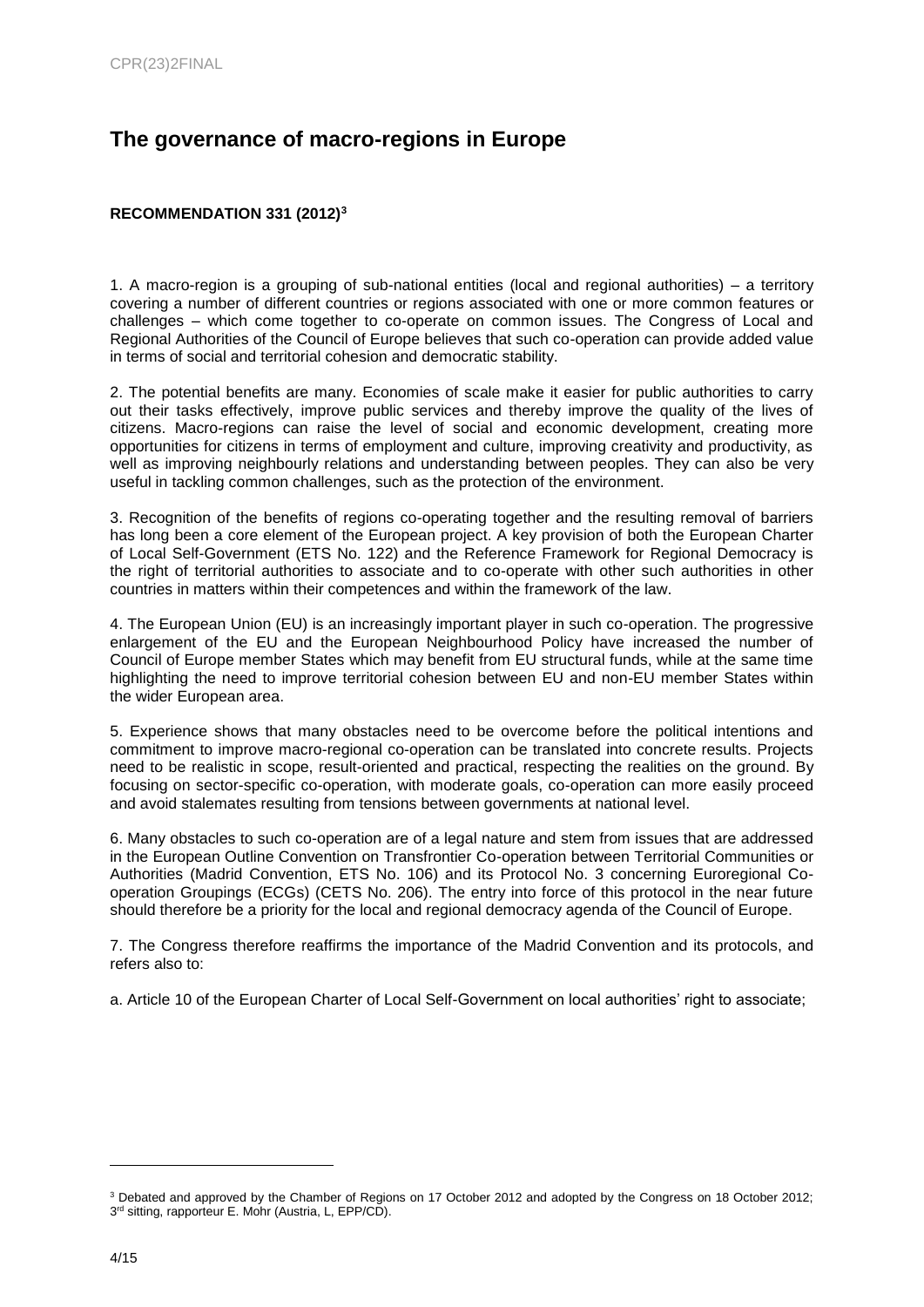*b.* the Reference Framework for Regional Democracy;

*c.* Recommendation Rec(2005)2 of the Committee of Ministers on good practices in and reducing obstacles to transfrontier and interterritorial co-operation between territorial communities or authorities.

8. The Congress recommends that the Committee of Ministers invite those member States which have not yet done so to sign and ratify the Madrid Convention and its protocols and transpose them into their national legislation.

9. It also recommends that the Committee of Ministers invite member States to:

*a*. promote the conclusion of multilateral agreements and arrangements, as foreseen in Article 1 of the Madrid Convention, and provide financial instruments conducive to the setting up of macro-regional co-operation projects;

*b*. support the development of macro-regions as platforms facilitating inter-regional and transfrontier co-operation;

*c*. provide part-funding for macro-regional co-operation projects in order to stimulate these projects.

10. The Congress invites the Committee of Ministers to:

*a.* include, in its intergovernmental programme of activities, consideration of how obstacles to interregional, transfrontier and macro-regional co-operation can be overcome and how such co-operation can contribute to achieving its goal to promote democracy, with an emphasis on its local and regional aspects;

*b.* support exchanges between experts and exchange of advice among macro-regional representatives and experts, through seminars, co-ordination meetings and by establishing contact groups in order to learn from best practices, working in partnership to achieve greater impact and to use the existing resources of the Council of Europe more effectively.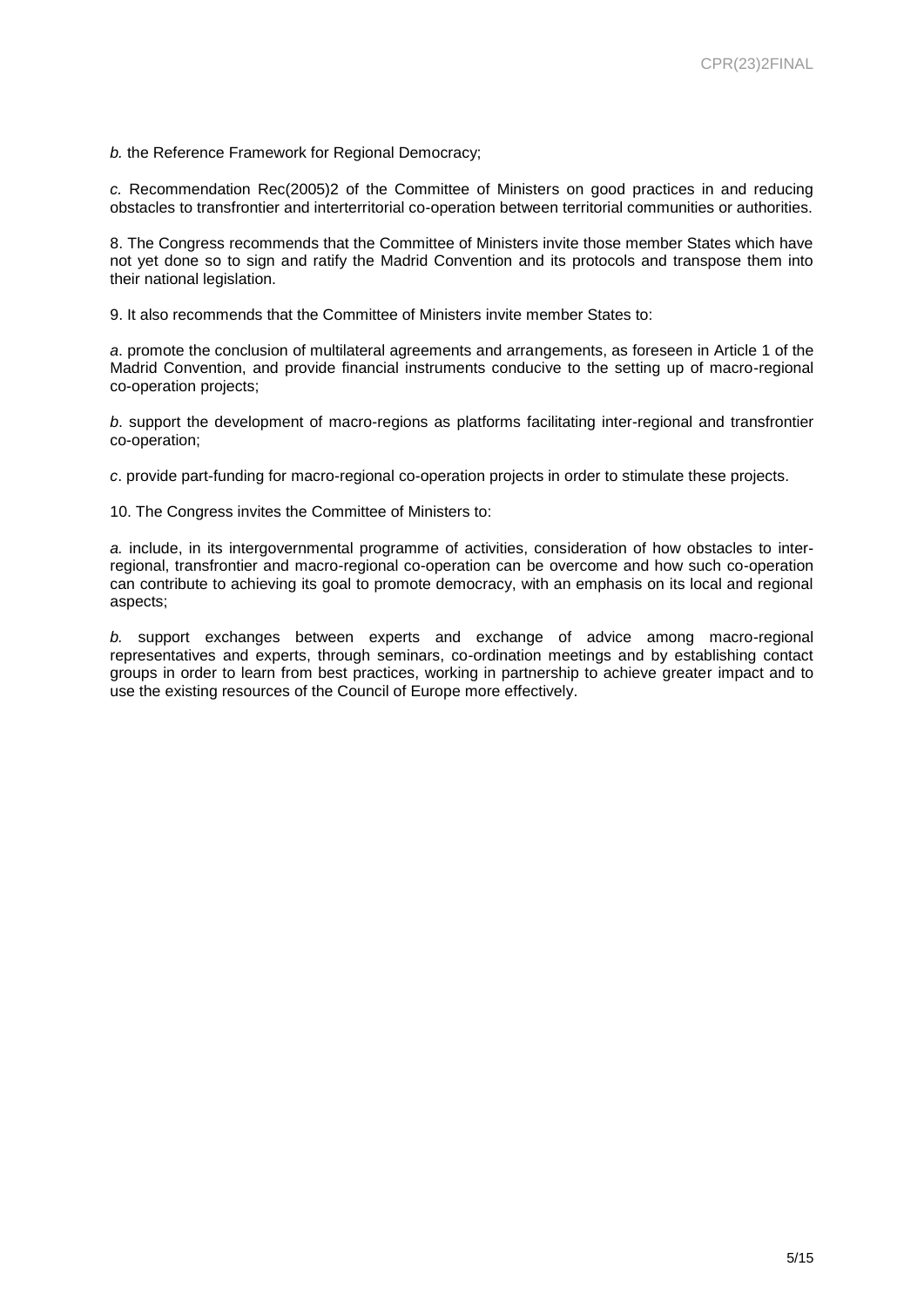# **The governance of macro-regions in Europe**

## <span id="page-5-0"></span>**EXPLANATORY MEMORANDUM<sup>4</sup>**

### *Contents*

| $\mathbf{I}$ . |                                                                       |  |
|----------------|-----------------------------------------------------------------------|--|
| H.             |                                                                       |  |
|                |                                                                       |  |
|                |                                                                       |  |
|                |                                                                       |  |
|                |                                                                       |  |
|                |                                                                       |  |
|                |                                                                       |  |
|                |                                                                       |  |
|                |                                                                       |  |
|                |                                                                       |  |
|                | iii. Atlantic Arc Macro-region/ EU Strategy for the Atlantic (EUSA) 9 |  |
|                |                                                                       |  |
|                |                                                                       |  |
| III.           |                                                                       |  |
| IV.            |                                                                       |  |
| V.             |                                                                       |  |
| VI.            |                                                                       |  |
| VII.           |                                                                       |  |
| VIII.          |                                                                       |  |
| IX.            |                                                                       |  |

## **I. Defining macro-regional cooperation**

1. Before mapping out the existing macro-regions, an attempt at defining macro-regional cooperation should be undertaken. In general, macro-regions can be understood as large European subspaces. However the term is also used at the global level by the European Union (EU), the Association of Southeast Asian Nations (ASEAN), the Gulf States and occasionally within large states as in the case of the Russian economic macro-regions, or groupings of administrative regions, as in the case of Australia. Along these lines, the EU defines a macro-region as "an area covering a number of administrative regions but with sufficient issues in common to justify a single strategic approach". However, a comprehensive definition of macro-regional cooperation will also have to encompass the following elements:

- Geographical consistency/belonging. The cooperation of administrations from several countries on different levels, often including the state level, which distinguishes them from cross-border cooperation which can also take place on a sub-national level only;
- Common issues and a common approach. Common characteristics which define it as a sub form of general transnational cooperation, a more neutral term also encompassing cooperation not based on common characteristics (e.g. a sea or a river) but only on common issues;
- Covering more than one policy.

2. Macroregions can also generate a new territorial dynamism by establishing a framework for cooperation on common issues, which are often related to the shared characteristics of the region.

<sup>4</sup> Prepared with the contribution of Mrs Katrin Böttger, Deputy Director, Institut für Europäische Politik, Berlin, Germany. Adopted by the Governance Committee on 31 May 2012.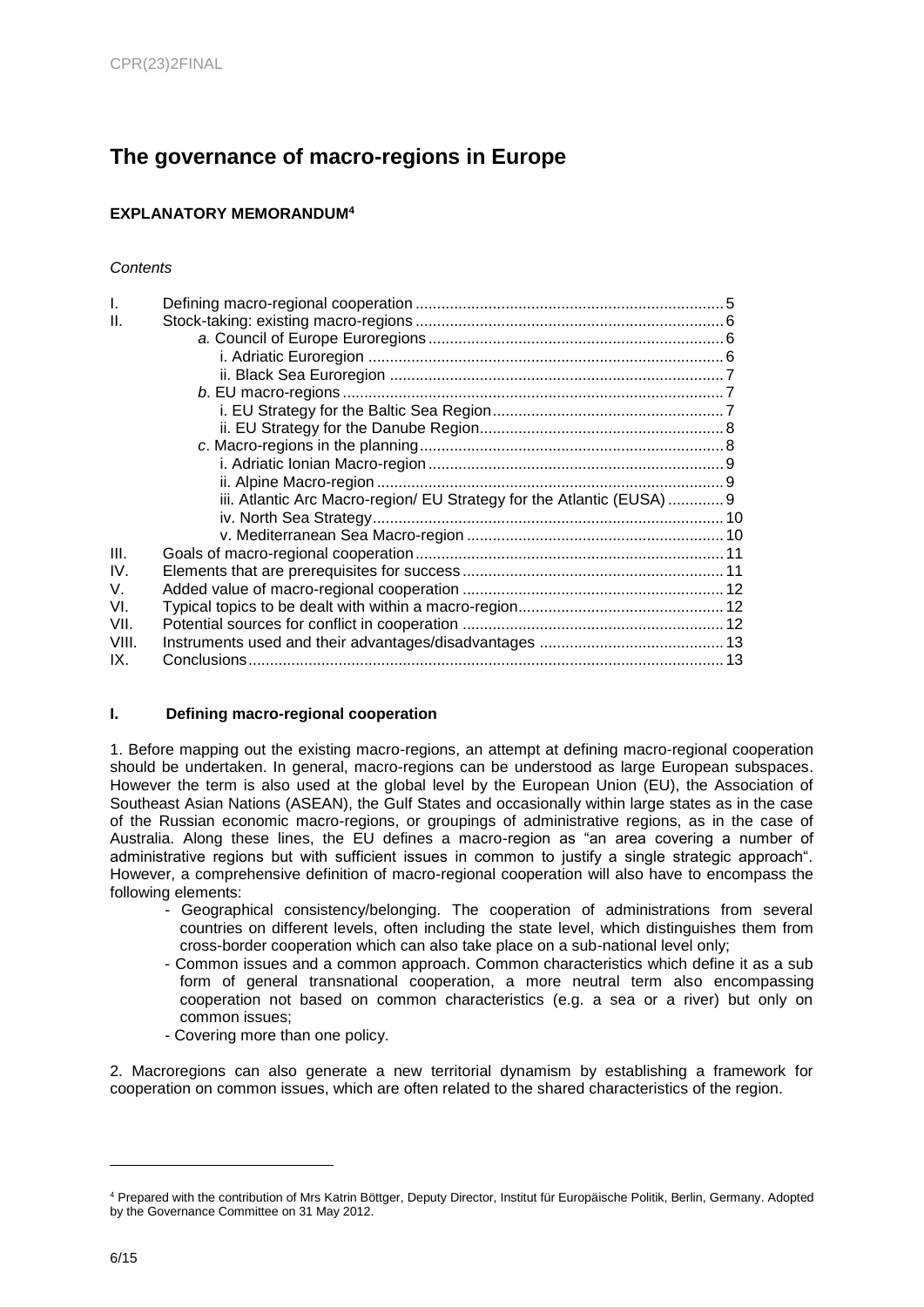3. On the other hand, a definition of macro-regions cannot limit it in size, although the larger a macroregion is, the more important will be the need to focus on common characteristics and to cooperate only in a few policy areas, in order to avoid overstretching.

4. Not all cross-border forms of cooperation that fulfil the elements given above use the term macroregion in their name. For example, territories that the Council of Europe refers to as 'Euroregions' can, due to their size and complexity, be subsumed under the heading of macro-regions. The EU, on the other hand, refers to older cooperation of this kind as a 'Working Community' (e.g. Working Community of the Alps, Working Community of the Danube Regions, Alps-Adriatic Working Community, Working Community of the Pyrenees).

5. Transfrontier cooperation between local and regional authorities is an important part of the Council of Europe's (CoE) work to promote democratic stability and good neighbourliness between states and bodies. Macro-regions and macro-regional cooperation are characterised by their diversity and structural complexity. However, it is also true that sometimes this type of cooperation is politically contested. What makes it worthwhile nonetheless is that it provides the administration and, most importantly, the citizens with an added value in truly cross-border issues. They can also function as laboratories for territorial development and cohesion for all Council of Europe member states.

6. The Congress encourages the creation of macroregions as an important part of its work to enhance democratic stability and social and territorial cohesion. The EU is also one of its most active financial supporters through its structural and regional funds.

#### **II. Stock-taking: existing macro-regions**

#### *a. Council of Europe Euroregions*

7. The Congress of Local and Regional Authorities of the Council of Europe (hereafter "the Congress") has dealt intensively with questions related to the development and integration of half-closed sea areas such as the Adriatic and the Black Sea, by founding the Adriatic Euroregion and the Black Sea Euroregion.

#### *i. Adriatic Euroregion*

8. The decision to set up an Adriatic Euroregion, which is both a macro-region and a sea basin, was taken by representatives of international organisations, state, regional and local authorities at an international conference held on 9 November 2004 in Termoli (Italy). Representatives underlined the relevance of the resources of the area covering the Adriatic coast and the Ionic Sea, and declared that cooperation in this area could lead to integrating and enlarging the EU in Southeast Europe. The Adriatic Euroregion was then officially founded in Pula, Croatia in 2006. It now encompasses 26 local and regional administrations from Italy, Slovenia, Croatia, Bosnia-Herzegovina, Montenegro, Albania and Greece on the one hand, and national governments and European institutions on the other hand. It brings together different political and economic areas that can work together closely (despite some regional distances) due to the initiative and support of the Congress. Its geographic dimension makes it an important factor for European integration. Its goals are the protection of marine resources, intercultural dialogue and the protection of migrants. In order to achieve its goals, the Adriatic Euroregion has formed six commissions for:

- tourism and culture;
- fisheries;
- transport and infrastructure;
- environment;
- economic affairs;
- welfare.

9. So far, the Adriatic Euroregion has concluded one project funded by the EU called 'Adri.Eur.O.P.', which offered operational support to the political process for the establishment of the Adriatic Euroregion.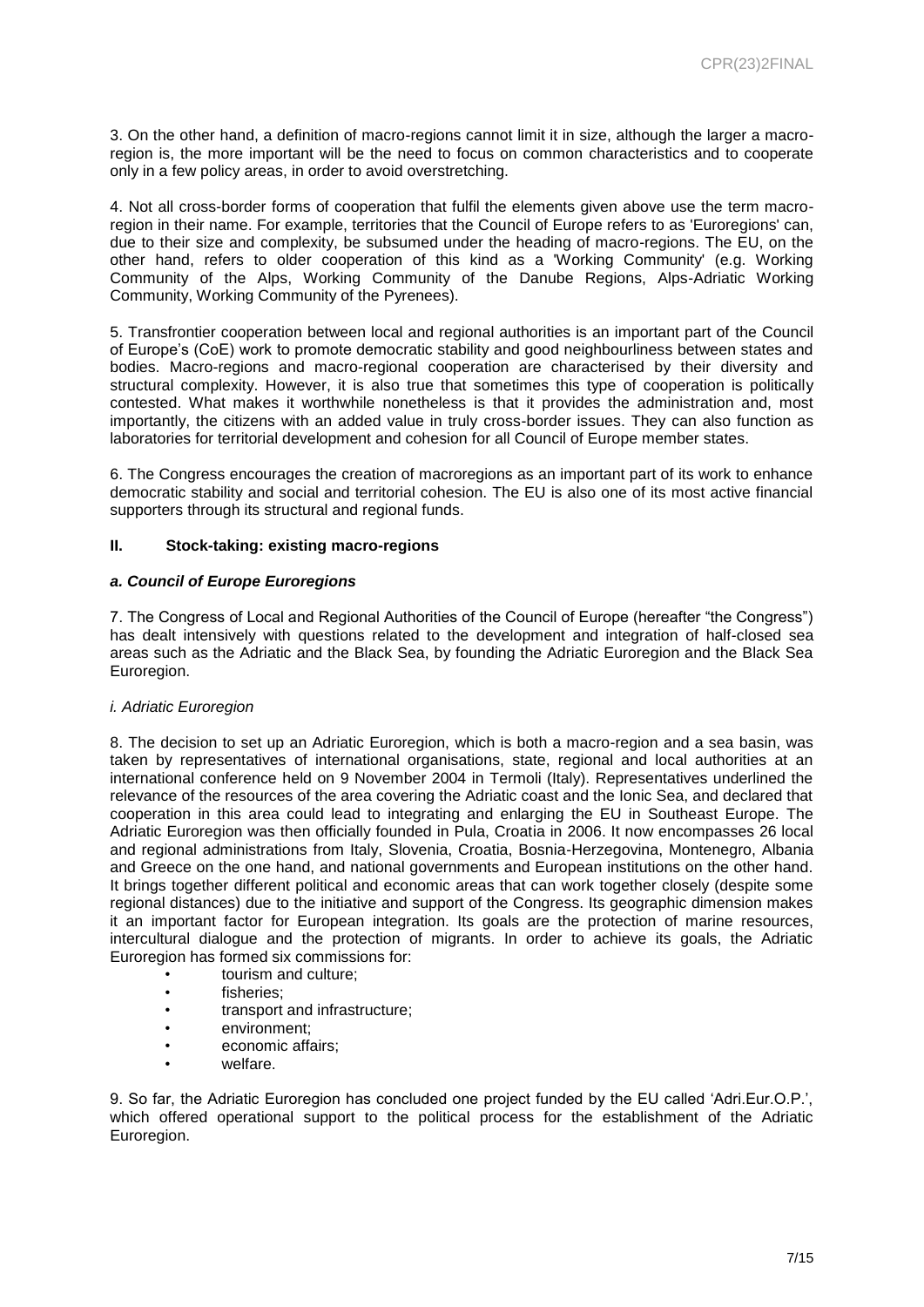#### *ii. Black Sea Euroregion*

10. The Black Sea Euroregion (BSER), of which the Congress is an honorary member, is based on the following legal instruments: The Final Declaration of the Conference on "Inter-regional Cooperation in the Black Sea Area" held in Constanta (Romania) on 30 March 2006, Recommendation 199 (2006) of the Congress on "Inter-regional Cooperation in the Black Sea Basin", adopted on 1 June 2006, the Final Declaration of the Conference on "A Black Sea Euroregion" held in Samsun (Turkey) on 3 November 2006, the Final Declaration of the Conference on "Inter-regional Cooperation in the Black Sea Basin", held in Odessa (Ukraine) on 25 and 26 June 2007 and the Final Declaration of the Conference on "Launch of the Black Sea Euroregion" held in Varna (Bulgaria) on 26 September 2008, where it was founded with regard to the Madrid Convention and the European Union Regulation 1082/2006 of 5 July 2006 on a European Grouping of Territorial Cooperation (EGTC).

11. The BSER is a forum for cooperation among local and regional authorities of the Black Sea area and includes 14 local authorities from five countries (Armenia, Bulgaria, Georgia, Republic of Moldova, and Romania), interested in opening the Black Sea region for inter-regional cooperation in order to maintain "stability, security and prosperity in the Black Sea area countries". It is intended, in the future, to include additional members from Albania, Azerbaijan, Greece, Russia, Serbia, Turkey and Ukraine.

12. The goals of the BSER are to develop cooperation among its members, to represent and support their common interests and to cooperate with the existing Black Sea international organisations in order to establish relations between inhabitants in cross-border initiatives, to protect common interests and define a common development strategy, to disseminate information on experiences and knowhow to all members, elaborate and implement joint programmes and development strategies, develop social and economic activities while protecting the environment and considering the need to improve territorial cohesion among members, identify needs for intervention with joint projects and funding sources, and to support public/private partnership initiatives and the civil society.

13. The accession of Romania and Bulgaria to the EU means that an EU external border runs through this region as it does through the Adriatic Euroregion, offering new obstacles but also new opportunities for cooperation, for example through funding by the European Neighbourhood and Partnership Instrument (ENPI).

14. When looking at the BSER-website, it appears, however, that cooperation has faltered; the site has not been updated with the required General Assembly decisions since 2009.

#### *b. EU Macro-regions*

15. The two most prominent macro-regions under EU-initiative (Baltic Sea, Danube) were formed around common characteristics and already existing cooperation which needed a more coherent approach.

#### *i. EU Strategy for the Baltic Sea Region*

16. The EU Strategy for the Baltic Sea Region was established in 2009 in order to coordinate action by its members (Sweden, Denmark, Estonia, Finland, Germany, Latvia, Lithuania and Poland) to promote a more balanced development of the region. They have identified six common challenges:

- Maritime (shortcomings in safety and security);
- Environmental (sea pollution, dwindling fish stocks, risk of oil spills, climate change);
- Economic (uneven development, due partly to a failure to exploit the opportunities offered by access to the EU single market and a lack of enterprise culture);
- Energy (insufficient energy transmission and supply networks, which are not adequately connected);
- Transport (gaps in transport connections);
- Safety and security.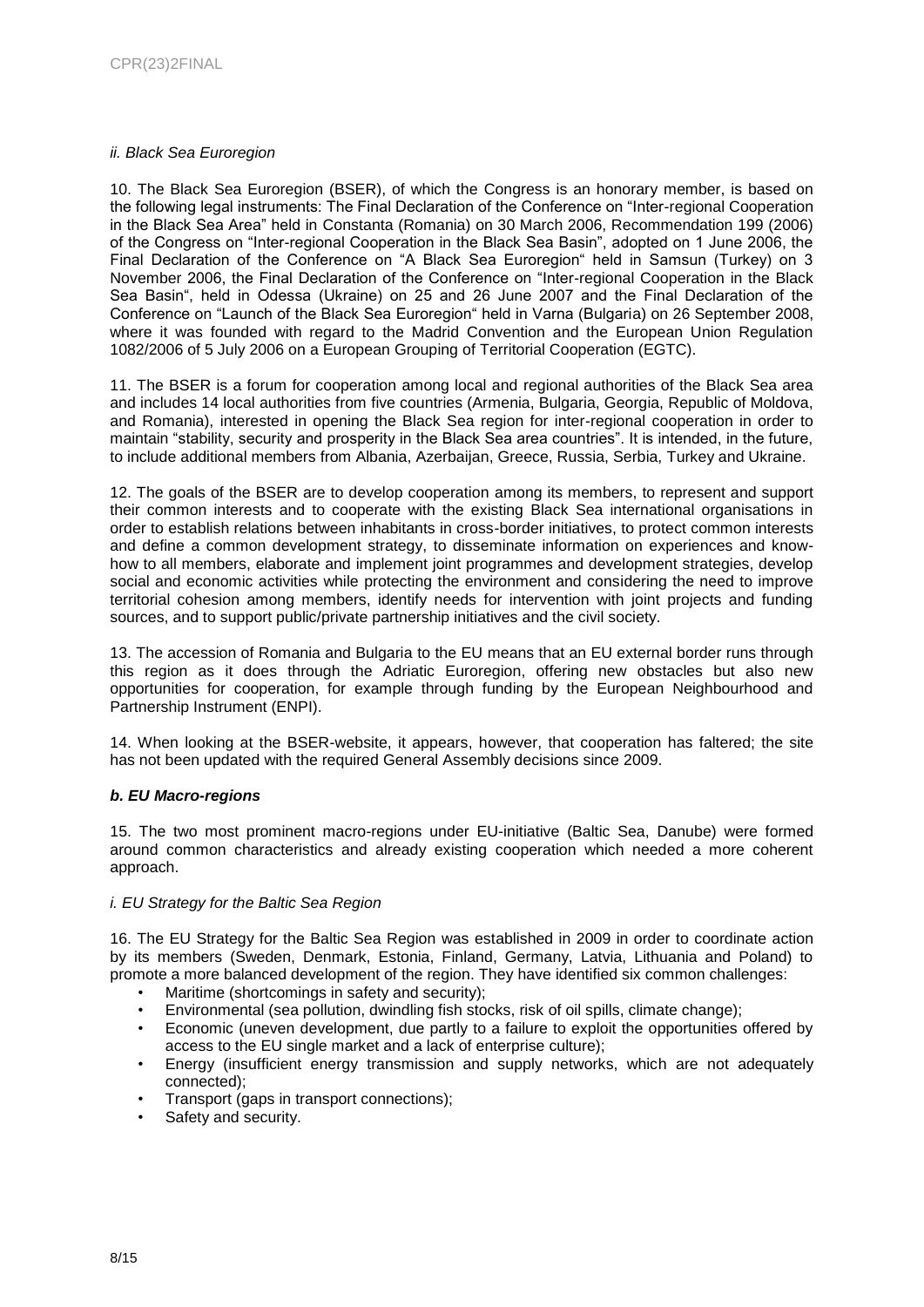- 17. The Strategy for the Baltic Sea Region wants to make this part of Europe more:
	- environmentally sustainable (by for example reducing pollution in the sea);
	- prosperous (by promoting SME innovation);
	- accessible and attractive (through better transport links);
	- safe and secure (by improving accident response).

18. The most recent progress report by the EU Commission recommends:

- the setting of precise quantitative and qualitative targets to monitor the strategy;
- that the strategy's orientation be enhanced and made more concrete in regard to its main aims;
- a greater effort to align the Structural Funds and other sources of financing to the strategy's objectives.

19. The report also states that the strategy's "set-up is still vulnerable to organisational changes, or changes in political priorities". It recommends maintaining political momentum on the strategy, which "should be included on the agenda of relevant Councils of Ministers on a periodic basis, and be a natural focal point for European and national parliamentary debates."

#### *ii. EU Strategy for the Danube Region*

20. Concerning the Danube, coordination already existed in previous forms of cooperation, such as the Working Community of the Danube Regions or the Danube Cooperation Process, before the EU Strategy for the Danube Region (EUSDR) was started in 2011. Its aim is to improve cooperation in the Danube Basin. From the source to the water mouth, i.e. from the Black Forest to the Black Sea, it encompasses 14 countries, of which eight are EU member states (Austria, Bulgaria, Czech Republic, Germany, Hungary, Slovakia, Slovenia and Romania). The other six are either (potential) candidate countries (Bosnia-Herzegovina, Croatia, Montenegro and Serbia) or cooperate with the EU in the framework of the European Neighbourhood Policy (Republic of Moldova and Ukraine). In some parts, the Danube forms the border between cooperating countries, while in other parts it flows within countries and passes capitals such as Vienna and Budapest. The macro-region aims at re-setting the framework for the innumerable forms of cooperation already in existence under the European Territorial Cooperation objective.

21. It aims at improving the quality of the Danube's waters, setting up sustainable energy supply cooperation between cities and regions which were at the outset the main driving forces for the Danube strategy, and local and regional support to the economy to establish direct contacts between small and medium-sized enterprises (SMEs).

22. Priority areas of cooperation are quite numerous which could make it difficult for the actors to focus on the most pressing needs. However, coordinating countries have been assigned to each of these priority areas – indicating a pragmatic division of competences which could allow progress in cooperation despite a wide variety of priorities, namely to:

- improve mobility and intermodality;
- encourage more sustainable energy;
- promote culture and tourism, people to people contacts;
- restore and maintain the quality of waters;
- manage environmental risks;
- preserve biodiversity, landscapes and the quality of air and soils;
- develop the knowledge society (research, education and ICT);
- support the competitiveness of enterprises;
- invest in people and skills:
- step up institutional capacity and cooperation:
- work together to tackle security and organised crime.

#### *c. Macro-regions in the planning*

24. It can be expected that the near future will see the establishment of several more macro- or seabasin regions, since the third protocol of the Madrid Convention allows for Euroregional Cooperation Groupings and as the EU-Commission proposes that "transnational cooperation can also support the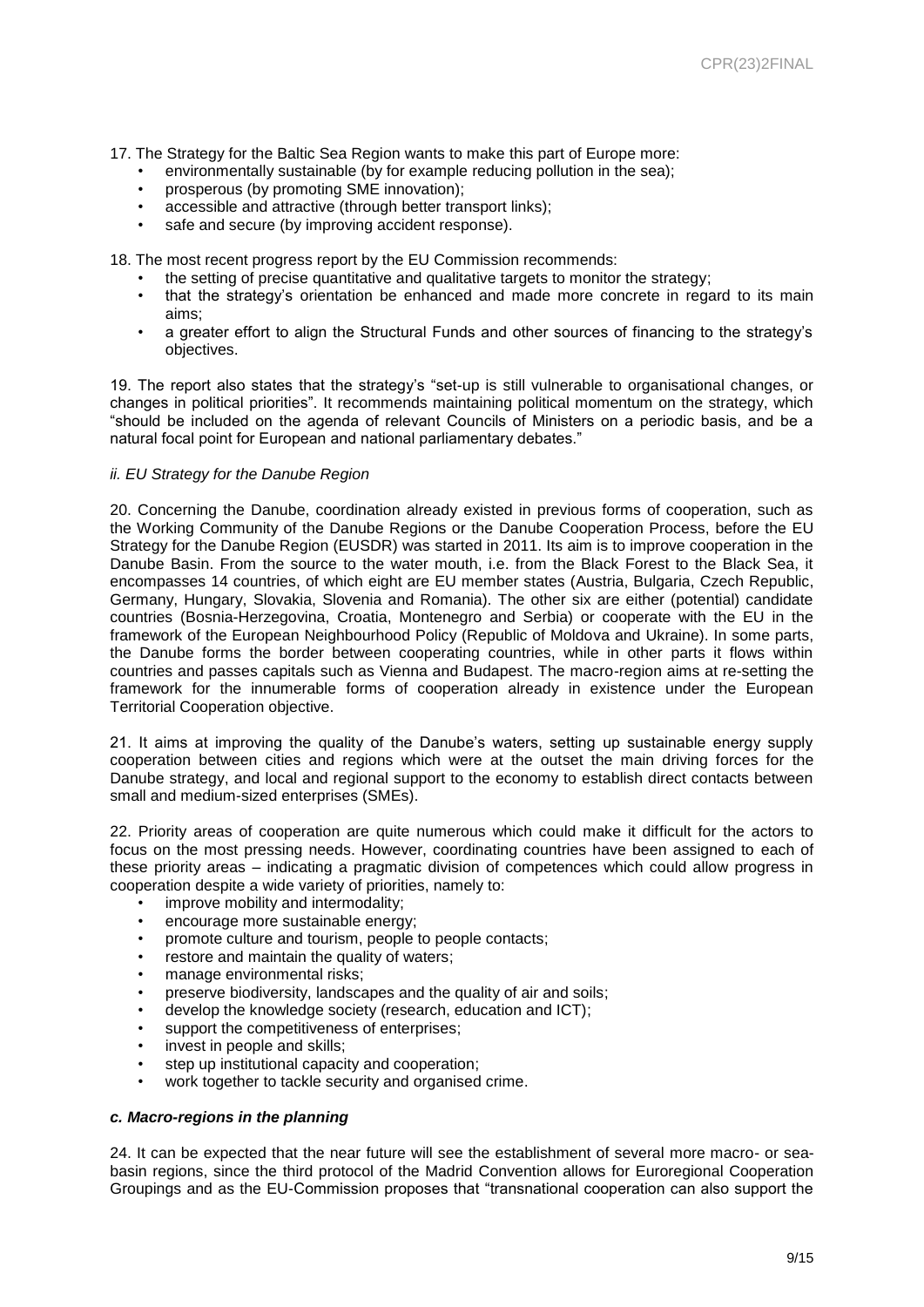development and implementation of macro-regional strategies and sea-basin programs (including the ones established on the external borders of the EU)."

25. Examples of these are the Adriatic Ionian Macro-region, the Alpine Macro-region, the Atlantic Arc Macro-region, the North Sea Strategy, the Adriatic Strategy and the Mediterranean Sea Macro-region, many of which have started out as top-down (initiated by governments) instead of bottom-up (initiated by civil society or local and regional representatives on a needs basis) initiatives.

#### *i. Adriatic Ionian Macro-region*

26. The common Declaration for the creation of the Adriatic Ionian Macro-region was signed in the city of Ancona on 5 May 2010. It will gather together the eight countries bordering the Adriatic and the Ionian seas, three EU member states – Italy, Slovenia and Greece – and five countries that are preparing to join the EU – Croatia, Bosnia-Herzegovina, Serbia, Montenegro and Albania. A new political declaration has resulted from the 2011 meeting of the Ionian Adriatic Initiative, held in Brussels on 23 May 2011, in which ministers from the eight countries asked for "formal acknowledgement of the strategy at the highest level" and confirmed their willingness to work with the EU Commission on this.

27. Its aim is to connect two shores which were separated during the Cold War period and can once again become a shared space for growth and development and no longer a border as they were from WWII to the fall of the Berlin Wall. In addition, it is seen to be part of the larger Mediterranean strategy. Although the specific projects that the macro-region will focus on are yet to be identified, it is planned for the region to be officially inaugurated in 2014, when Italy will have the rotating presidency of the European Union.

#### *ii. Alpine Macro-region*

28. The promoters of an Alpine Macro-region understand it as encouraging territorial cooperation and better policy coordination in line with multilevel governance principles. The strategy should favour a closer dialogue between local and regional authorities, better governance and coordination between the Alpine Convention and the "Alpine Space" Program, between Alpine networks and transnational cooperation projects, between Euroregions and Working Communities. They understand the Alps as a crossroads for European economic and cultural influences. Members of an Alpine Macro-region would be the South Tyrol (Italy), Franche-Comté (France), Lombardia (Italy), Trentino (Italy), Tyrol (Austria) and Western Slovenia (Slovenia). In addition, in September 2011, the "Arge Alp" (Working Group of Alpine Countries) advocated a resolution calling for a macro-region for the Alps. It stressed the fact that the macro-region as a functional space would not have any fixed borders and would need to "take account of relations and interactions with the metropolitan areas that surround it". A working group of the Alpine Convention is planning to submit initial proposals in Autumn 2012, for what an Alpine macro-region might be and how such a joint venture might work in the Alpine states. It will aim at giving the Alpine Convention a new impetus. Participants of the "Arge Alp" Working Group criticised the fact that Brussels still does not have an Alpine policy and is procrastinating about ratifying all the protocols of the Alpine Convention. They voiced the hope that a macro-region for the Alps would force the EU to address the region's particularities.

## *iii. Atlantic Arc Macro-region/ EU Strategy for the Atlantic (EUSA)*

29. An Atlantic Arc Macro-region was advocated by the Spanish presidency of the European Union in the first half of 2010, a suggestion picked up by the Atlantic Arc Commission. The Atlantic Arc Commission of the Council of Peripheral Maritime Regions is a network, set up in 1989, that currently brings together 27 regions located along the EU's Atlantic coast.

30. The Conference of Atlantic Arc Cities (CAAC) identifies the Atlantic Arc as being in a peripheral situation within an enlarged Europe, which must be countered through the application of the concept of territorial cohesion whilst developing accessibility and inter-communication, enhancing its role as a maritime gateway in a globalised world. The Conference considers that the importance of the debate on macro-regions should not be minimised or isolated from a maritime strategy, which should represent a step towards a more ambitious project for the whole Atlantic Arc. It also underlines the fact that the countries of the Atlantic Arc (especially Spain, Portugal and Ireland) have felt the effects of the current recession to a great degree, their local authorities facing a reduced capacity for reaction.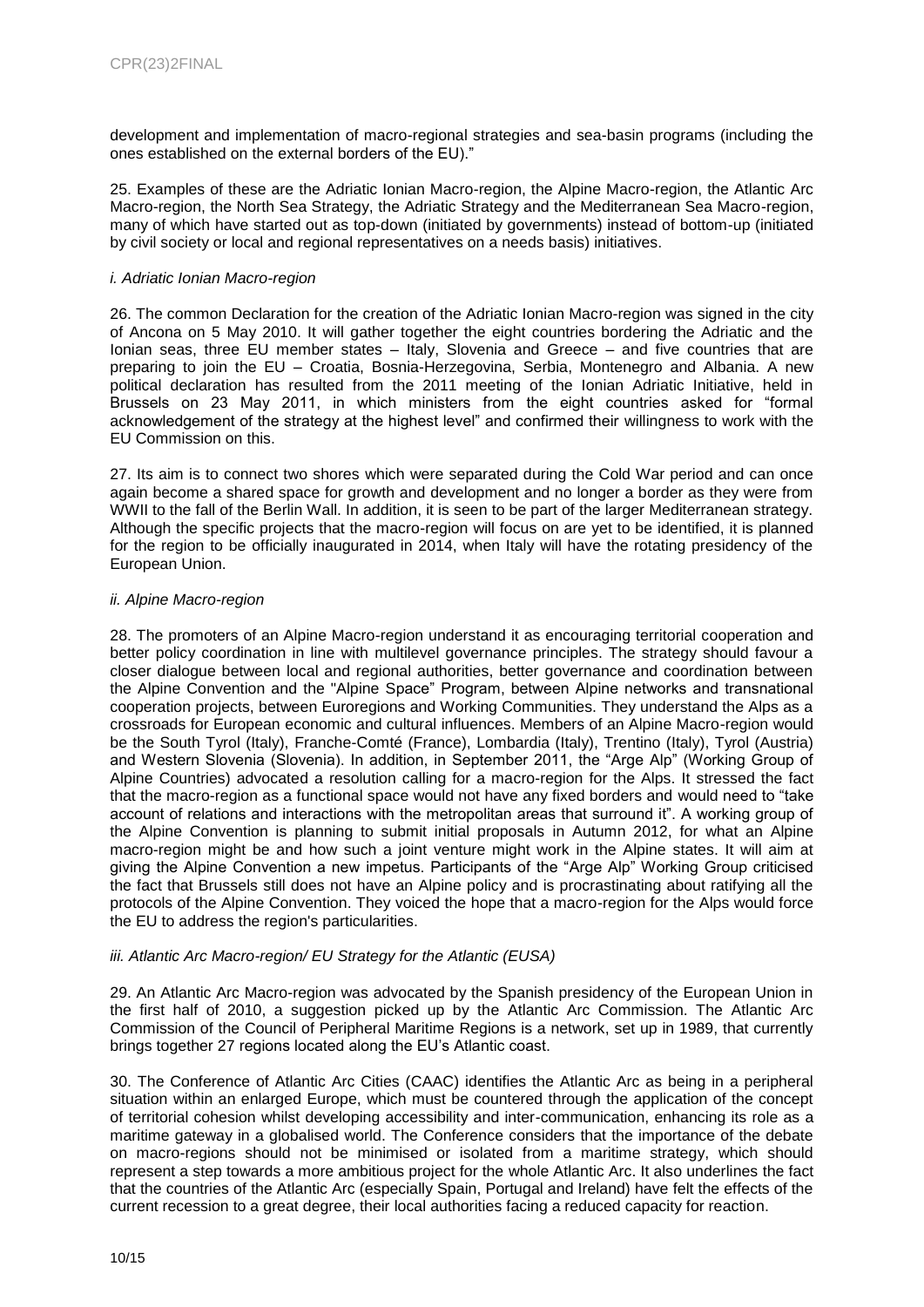31. The CAAC states that, through the benchmarking of good local practices, the projects that integrate a macro-regional strategy can advance from a state of "study and analysis" to one of "implementation of initiatives". However, macro-regions must not be confined to the efficient use of resources. They must base their legitimacy on consensus, a long-term approach, the definition of specific projects and cooperative work based on the principle of subsidiarity, i.e. by selecting priorities through dialogue and active queries. Therefore, the CAAC's proposal for an Atlantic Arc Strategy is a multi-level governance model based on the potential of this area, so as to allow the transition towards a green economy, whilst relying on Atlantic assets.

32. The indicative timetable includes an invitation from the EU Commission to Atlantic member state governments (France, Ireland, Portugal, Spain and the United Kingdom) to identify a suite of strategic and large-scale co-funded flagship projects by April 2012. Such projects must provide added value in terms of job creation, economic development and stewardship of shared ocean resources.

#### *iv. North Sea Strategy*

33. In June 2009, the North Sea Commission (NSC) decided to prepare a Strategy for the North Sea Area. In September 2009, a steering group was established consisting of representatives from the NSC, the Committee of the Regions (Intergroup for North Sea/English Channel), the North Sea Regional Advisory Council and the Interreg North Sea Programme. The consultation process started with a Stakeholder Conference in Newcastle in March 2010.

34. The Intergroup for North Sea/English Channel noted that the North Sea-Channel area comprises the marine area of the North Sea and the passages to the Baltic Sea (Skagerrak and Kattegat), to the Atlantic (English Channel) and to the Norwegian Sea, as well as the coastal regions that surround it, to the extent that they are directly or indirectly connected with the sea, influence it or are influenced by it.

35. Sweden, Denmark, Germany, the Netherlands, Belgium, France and the United Kingdom and their local and regional authorities as well as Norway and Iceland are politically linked with the North Sea-Channel Macro-region.

36. The NSC strategy for the North Sea Region (NSR) aims at providing a potential pilot for a kind of macro-regional strategy that differs from the EU strategies for the Baltic and Danube. It is supposed to focus on issue areas where public sector intervention and collaborative action at the macro-regional scale would add value.

37. The strategy focuses on those areas of market failure where public sector intervention at the macro-regional scale would bring about accelerated advancement and improvement which otherwise would not be possible or would happen at a significantly slower pace, for example in the creation of a North Sea Energy Grid. An action plan should include actions/projects which demonstrate direct and visible benefits for the people in the region, or have an impact on the macro-region (or a significant part of it).

38. The shared priorities for action in the North Sea Channel lie predominantly in the areas of marine policy, environment, energy, transport, science and industry and the impact of these on social cohesion.

39. The themes identified for the North Sea Strategy are:

- managing maritime space;
- increasing accessibility and attractiveness;
- tackling climate change:
- promoting innovation and excellence;
- sustaining liveable communities.

#### *v. Mediterranean Sea Macro-region*

40. Concerning a possible Mediterranean Sea Macro-region, so far only some sub-macro-regions exist or have reached planning status (Adriatic Euroregion, Adriatic/Ionian Macro-region). Additional sub-macro-regions present a possible future development. Alternatively, a macro-regional strategy could be incorporated into the existing Union for the Mediterranean. An advantage would be that a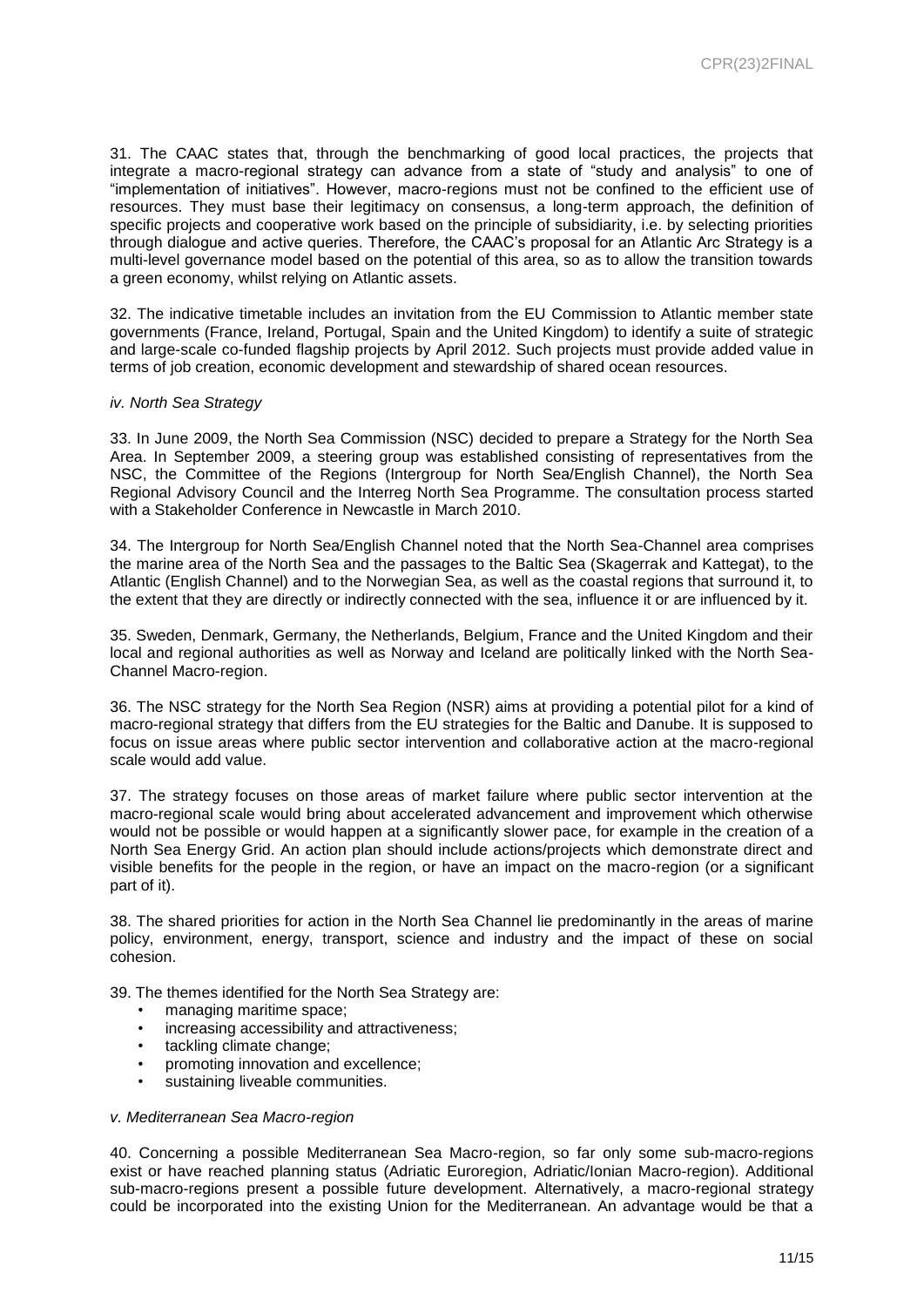common secretariat already exists. In light of the recent events in the southern Mediterranean ("Arab Spring") and in Syria and with the on-going conflict between Israel and Palestine, the political climate is currently not advantageous for such a project. A feasible approach could instead be for some Mediterranean countries to join forces for flagship initiatives that could in the medium to long-term lead to the setting up of a macro-region. The Euro-Mediterranean Assembly of Local and Regional Authorities (ARLEM) should be considered as an actor here. Due to the size of a possible Mediterranean Macro-region, actors would need to be especially sensitive to common characteristics in order to avoid overstretching.

41. Possible priorities mentioned by the Intermediterranean Commission advocating a Mediterranean Macro-region are:

- sustainability, environment and climate change;
- accessibility, transport and energy;
- innovation, research and competitiveness;
- employment and education;
- security and immigration;
- tourism and culture.

42. It is common to all newly envisaged macro-regions that they aim at strengthening an already existing form of cooperation rather than forming a new one. The challenge that they face is to identify the added-value of transforming their existing forms of cooperation into a structure that is formally identified as a macro-region. This appears to still be an on-going process for most of them.

#### **III. Goals of macro-regional cooperation**

43. In general, macro-regional cooperation is most useful and effective as an initial, early stage cooperation of regions within a heterogeneous group of countries. It would appear to be less useful for countries that are already deeply integrated, such as those in the EU. Therefore, its initial goals are relatively "soft", without sharply defined *a priori* success criteria, namely to improve knowledge of each other leading to tolerance and eventually mutual understanding in order to create trust and ultimately continuous good neighbourly relations.

44. From an organisational perspective, a macro-region should be able to bring together, in a hub– and- spoke manner (similar to major airports feeding smaller ones), smaller forms of coherent bilateral and regional cooperation within the macro-region, and facilitate networking among these kinds of cooperation without inhibiting them from developing their own goals and projects. In addition, it should include a wide array of actors besides administration – for example civil society – but also business.

45. Ultimately, cooperation within a macro-region can make administration more effective, efficient and useful by avoiding duplication of institutions and instruments (for example leading to a common flood warning system).

#### **IV. Elements that are prerequisites for success**

46. An important prerequisite for successful cooperation within a macro-region is balanced size: if it is too small, it does not have enough presence and coverage; if it is too large, there is an increased danger of heterogeneity. One example with the potential for too much heterogeneity is the Danube Strategy, as it includes countries that the river does not flow through or along its borders, like Slovenia. It is doubtful whether these more peripheral members will be interested in the core issues of a macro-region – in this case flood management and environmental water protection.

47. Furthermore, policies should come first and common structures should only be the second step of cooperation, as the result of an initial cooperation experience, in which case they can be geared more towards the needs of the individual macro-region. The structure thus created should be oriented to address the practical problems the macro-region has, such as dependency on a geographical situation (a macro-region has different needs along a river than around a sea) or whether it is sparsely or densely populated. In addition, a macro-region should not be or create an additional level of administration, but rather function as an interface to improve cooperation between already existing administrative units at the local, regional and national level in all regions and countries participating, and therefore be part of multilevel governance. Despite the larger size compared e.g. to cross-border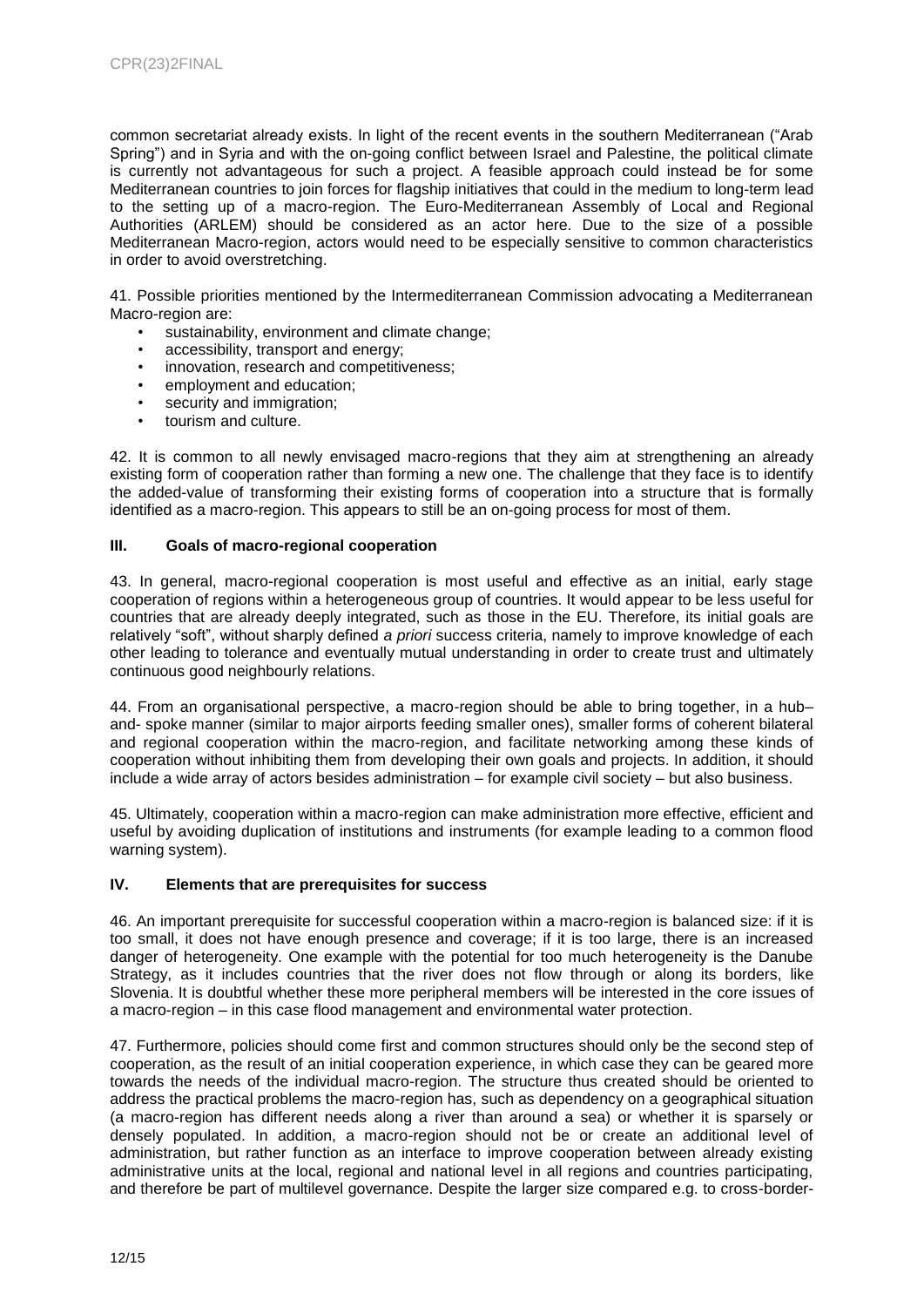regions, a bottom-up approach to identify useful projects is important as this allows for problemoriented cooperation.

48. Depending on the political and administrative structure of the cooperating countries, different levels of administration will be responsible for any given issue (e.g. floods are a regional issue in Germany and Austria but a national issue in more centralised countries). It is therefore necessary to identify the appropriate level of administration before setting up working groups and bringing together the relevant actors. Here, a small but well-organised intercultural team can be useful.

49. While the concept of a macro-region includes long-term cooperation, it should also allow for functional cooperation among only a smaller number of partners actually affected by an issue (e.g. if one country has only a small sea coast, it will be affected by issues of pollution but not by issues of harbour management if it does not have a harbour on this coast, therefore it should not be included in the cooperation on harbour management). This functional and project-based cooperation should last only as long as it needs to to achieve a specific goal and should not continue long-term or indefinitely. Rather, new goals and related forms of cooperation as stepping stones for increased integration within the macro-region should be developed frequently, for example approximately every five to ten years depending on the changing circumstances.

50. On the other hand, a macro-region needs an integrated approach and should not exclusively cover too narrow issues such as, for example, only the ecology of the Baltic sea (HELCOM), excluding naval issues, or only Danube shipping, excluding environmental issues.

#### **V. Added value of macro-regional cooperation**

51. The most important added value of macro-regional cooperation lies in the fact that it can pool resources on a larger geographic scale and enhance spatial integration that might have been patchy so far, for example by building bridges across rivers, setting up boat connections among countries bordering a common sea, making use of airports irrespective of country borders by offering commuter service to reach them etc. In addition, macro-regional cooperation can be useful to:

- allow for European diversity and cohesion at the same time;
- deal with inequalities and socio-economic heterogeneity in a macro-region;
- thematically focus on territorial cooperation;
- make multi-level and multi-layer governance possible;
- further differentiate multilevel governance with an additional level of interaction;
- integrate more deeply regardless of highly formalised structures.

#### **VI. Typical topics to be dealt with within a macro-region**

52. One of the greatest dangers for macro-regional cooperation is the risk of following too many goals at once. Instead it should only tackle issues that have a clear and visible cross-border relevance across a relatively large region, by addressing joint challenges as a common denominator, for example flood prevention, pollution of air or the water of a common sea, lake or river, natural catastrophes, e.g. flooding or fires or man-made catastrophes (spillages/leakages of chemicals or oil).

#### **VII. Potential sources for conflict in cooperation**

53. In order for macro-regional cooperation to be successful, it is pivotal that potential sources for conflict among the partners and among different stakeholders are not ignored but approached by first identifying them and, secondly, by starting a process which allows all parties to agree on a common solution in order to be able to continue pursuing the macro-regional strategy.

54. An important issue to deal with is the question of subsidiarity – i.e. which is the optimal level of administration with the necessary expert knowledge to deal with a given topic. This question is strongly related to the question of how macro-regional cooperation can achieve the highest possible added value and have access to high-level expertise.

55. Furthermore, it is important to acknowledge that regional goals can be conflicting. On the one hand, environmental protection is promoted; on the other, increased water traffic is a goal declared by the same strategy, as in the case of the Strategy for the Danube Region. However, increased water traffic would only be possible by broadening and deepening the river, which in turn would negatively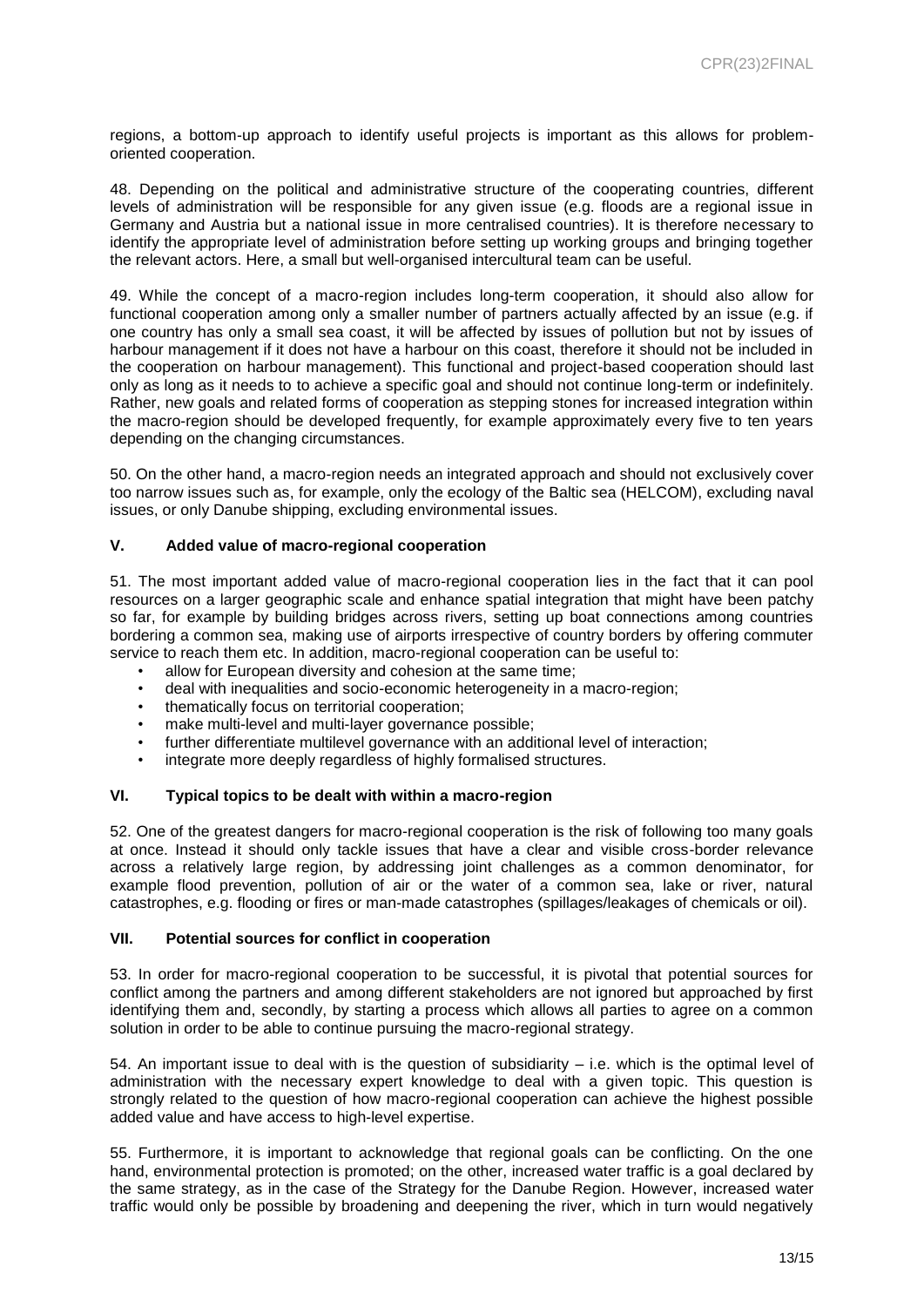affect protection zones such as the "*Nationalpark Donauauen*" in Austria. Here, it would be useful to bring all actors to the table in order to formulate a common goal based on a compromise, instead of trying to pursue both goals relentlessly and achieving no progress for either issue.

56. Excluding political conflicts from cooperation enables increased interaction but also carries the risk for them to resurface at a later point in time. Cases of conflict in the Danube cooperation are the dispute between Hungary and Slovakia on the Danube power plant Gabcikovo, in which both sides violated international law according to the International Court in The Hague, or the plans of Ukraine to dig out the northern arm of the river which would lead to a rerouting of water from Romanian territory. For a potential Mediterranean Sea Macro-region, it would also be necessary to circumvent "high politics" tensions by starting small-scale cooperation on a local or regional level.

57. The fact that some macro-regions are formed after cooperation in this region or around this topic (Baltic Sea, Danube) has already existed for several years can also inhibit further cooperation by creating "institutional tension".

58. Macro-regional cooperation should not create new divisions and tensions by including some actors and excluding others (also geographically speaking). There is always the danger that other neighbouring countries, which are not part of the initiative, will feel left behind. It is no suitable solution however to try and include all of these in a given project as they will have less in common with the core group and, in turn, have new neighbours that also feel left out. Instead, in order for a macroregion not to create new borders, a flexible goal-oriented approach to include other actors, both from other fields and other cities or regions, should be adopted.

59. Other potential sources for stalemate or conflict are a lack of coordination with possibly one dominant actor accumulating too much responsibility and leaving questions on who has the power, be it legal, financial, communicative, bottom-up or top-down, unresolved or vague.

#### **VIII. Instruments used and their advantages/disadvantages**

60. In general, macro-regional cooperation is either based on classical intergovernmental cooperation or a regional one. Often, cooperation is limited to the executive branch of a government and a democratic deficit can be observed as parliaments are excluded from the decision making on the intergovernmental level.

61. At the European level, macro-regions should be able to have access to the same legal instruments that cross-border cooperation does, as outlined in the Madrid as well as in the third additional protocol on Euroregional Co-operation Groupings (Utrecht 2009) that has not yet entered into force.

62. Despite the difficulties it faces, the European Grouping of Territorial Cooperation (EGTC) could also be used to strengthen integration within a macro-region in order to manage Structural Funds, carry out strategic cooperation and support the practical implementation of a cooperation project.

63. Financial support to macro-regions could come from the EU's financial instruments, especially the European Neighbourhood and Partnership Instrument (ENPI) and the Instrument for Pre-accession (IPA) and most notably its Cross-border Component (CBC). However, since the main focus of a macro-region should be to coordinate (amongst already existing actors) institutions and projects aimed at the well-being of the citizens, it should not need large sums to sustain itself. The most important support could come from a small interregional team, which could be temporarily seconded from participating local and regional authorities and organisations in order to stay in close touch with the issues they represent.

## **IX. Conclusions**

64. Macro-regions can benefit from similar added value as cross-border cooperation if they are organised in a goal-oriented, sector-specific way. The larger the region, the wider the range of goals – and the harder it is to make the cooperation useful beyond mere "branding".

65. One advantage of macro-regions is that within the borders of the Council of Europe they can overcome the "inside-out" paradigm of the European Union. The Danube Strategy (not originally started by the Commission) is a case in point. It is not linked to other policies of the EU, such as